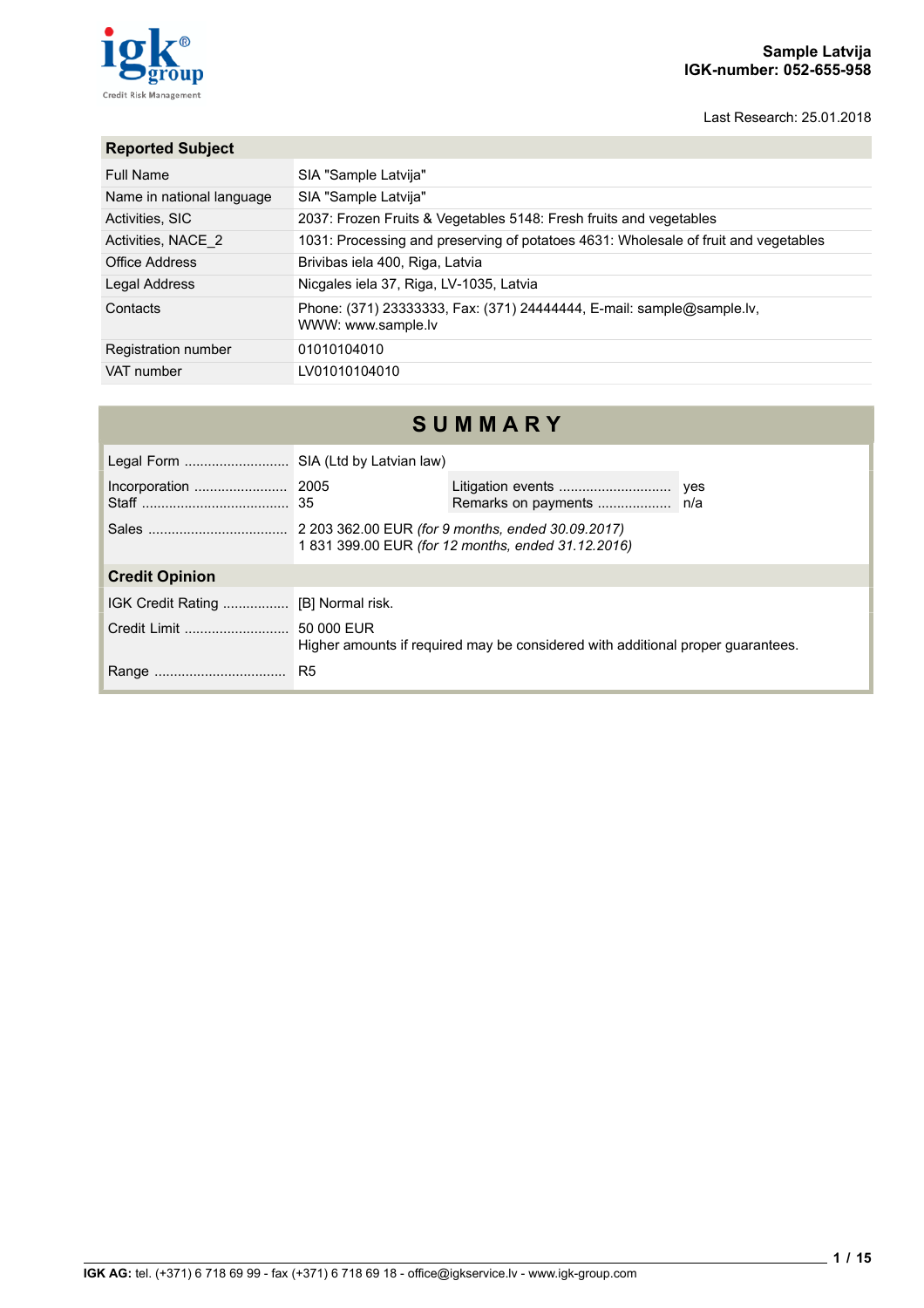| Identification                                 |                                                    |                  |
|------------------------------------------------|----------------------------------------------------|------------------|
|                                                | Full Name SIA "Sample Latvija"                     |                  |
|                                                | IGK-number 052-655-958                             |                  |
|                                                | Name in English Sample Latvija, LTD                |                  |
| Name in national language SIA "Sample Latvija" |                                                    |                  |
|                                                |                                                    |                  |
| <b>Office Address</b>                          |                                                    |                  |
|                                                | Brivibas iela 400, Riga, Latvia                    |                  |
| <b>Legal Address</b>                           |                                                    |                  |
|                                                | Nicgales iela 37, Riga, LV-1035, Latvia            |                  |
|                                                |                                                    |                  |
| <b>Contacts</b>                                |                                                    |                  |
|                                                | Phone (371) 23333333                               |                  |
|                                                | Fax (371) 24444444                                 |                  |
|                                                | E-mail sample@sample.lv                            |                  |
|                                                | WWW www.sample.lv                                  |                  |
|                                                |                                                    |                  |
| Incorporation                                  |                                                    |                  |
|                                                | 01.03.2005                                         |                  |
|                                                |                                                    |                  |
| <b>Registration Data</b>                       |                                                    |                  |
| Date of registration 01.03.2005                |                                                    |                  |
| Registration number 01010104010                |                                                    |                  |
|                                                | Registr. authority Commercial Register (Latvia)    |                  |
|                                                |                                                    |                  |
|                                                | VAT number LV01010104010                           |                  |
|                                                | Registr. authority Tax Board (Latvia)              |                  |
|                                                |                                                    |                  |
| <b>Legal Form</b>                              |                                                    |                  |
|                                                | SIA (Ltd by Latvian law)                           | since 01.03.2005 |
|                                                |                                                    |                  |
| <b>Share Capital</b>                           |                                                    |                  |
|                                                | 114 540 EUR (registered)                           | since 01.12.2017 |
|                                                |                                                    |                  |
| <b>Shareholders</b>                            |                                                    |                  |
|                                                | - Mr Berzins, Ivars (Latvia)                       | 75.00 %          |
|                                                | address Sample iela 75, Riga, LV-1035, Latvia      |                  |
|                                                | date of birth: 12.05.1980                          |                  |
|                                                | - Mr Kalnins, Pauls (Latvia)                       | 25.00 %          |
|                                                | address Sample iela 55, Riga, Latvia               |                  |
|                                                | date of birth: 30.09.1965                          |                  |
|                                                |                                                    |                  |
| <b>Board / Executives</b>                      |                                                    |                  |
| <b>Executives</b>                              |                                                    |                  |
|                                                | Board Chairman Mr Ozols, Janis (Latvia)            |                  |
|                                                | address Sample iela 45, Ogre, Ogres region, Latvia |                  |
|                                                | Board Member Mrs Berzina, Kristine (Latvia)        |                  |
|                                                | address Nicgales iela 65, Riga, LV-1035, Latvia    |                  |
| <b>Authorised signature</b>                    |                                                    |                  |
|                                                | Mrs Berzina, Kristine                              |                  |
|                                                | Mr Ozols, Janis                                    |                  |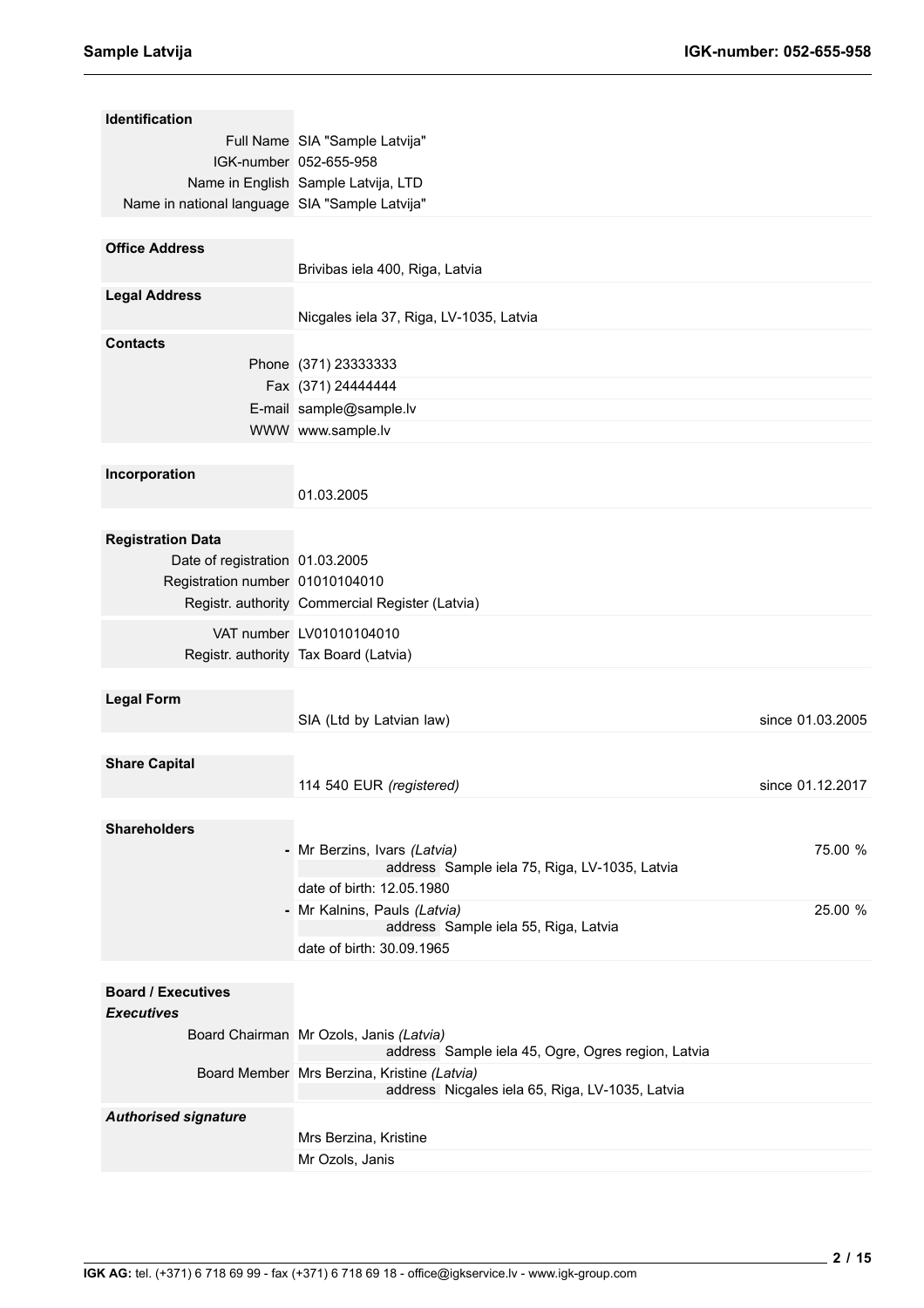| <b>Changes in Registration</b><br>Data |                                                                                                                                                              |                      |
|----------------------------------------|--------------------------------------------------------------------------------------------------------------------------------------------------------------|----------------------|
|                                        | 12.01.2018 managers; authorised signature; shareholders                                                                                                      |                      |
|                                        | 03.04.2017 shareholders                                                                                                                                      |                      |
|                                        | 31.12.2016 managers; authorised signature                                                                                                                    |                      |
|                                        | 01.03.2007 legal address; managers; shareholders                                                                                                             |                      |
|                                        | obsolete address: Sample iela 1, Daugavpils                                                                                                                  |                      |
|                                        | 01.02.2006 managers; shareholders                                                                                                                            |                      |
|                                        |                                                                                                                                                              |                      |
| <b>Activities</b>                      |                                                                                                                                                              |                      |
|                                        | 2037 / SIC Frozen Fruits & Vegetables<br>(1531 / NACE_1.1 : Processing and preserving of potatoes)<br>(1031 / NACE_2: Processing and preserving of potatoes) |                      |
|                                        | 5148 / SIC Fresh fruits and vegetables<br>(5131 / NACE_1.1 : Wholesale of fruit and vegetables)<br>(4631 / NACE_2: Wholesale of fruit and vegetables)        |                      |
|                                        | Wholesale of fruit and vegetables                                                                                                                            |                      |
|                                        |                                                                                                                                                              |                      |
| <b>Staff employed</b>                  |                                                                                                                                                              |                      |
|                                        | 35                                                                                                                                                           |                      |
| <b>Staff History</b>                   |                                                                                                                                                              |                      |
|                                        | $-30$                                                                                                                                                        |                      |
|                                        | (the data as of 31.12.2016)                                                                                                                                  |                      |
|                                        | - 30                                                                                                                                                         |                      |
|                                        | (the data as of 31.12.2015)                                                                                                                                  |                      |
|                                        | $-25$                                                                                                                                                        |                      |
|                                        | (the data as of 15.01.2014)<br>$-25$                                                                                                                         |                      |
|                                        | (the data as of 30.09.2013)                                                                                                                                  |                      |
|                                        | $-25$                                                                                                                                                        |                      |
|                                        | (the data as of 31.12.2012)                                                                                                                                  |                      |
|                                        |                                                                                                                                                              |                      |
| <b>Export</b>                          |                                                                                                                                                              |                      |
|                                        | 2016 Fiscal period, month(s): 12                                                                                                                             | 1 000 000.00 EUR [E] |
|                                        | Estonia, Poland, Lithuania                                                                                                                                   |                      |
|                                        | 2013 Fiscal period, month(s): 12<br>Estonia, Poland, Lithuania                                                                                               | 700 000.00 EUR [E]   |
|                                        | 2012 Fiscal period, month(s): 12<br>Estonia, Poland, Lithuania                                                                                               | 600 000.00 EUR [E]   |
| <b>Import</b>                          |                                                                                                                                                              |                      |
|                                        | 2016 Fiscal period, month(s): 12<br>Lithuania, Netherlands, Belarus                                                                                          | 200 000.00 EUR [E]   |
|                                        | 2013 Fiscal period, month(s): 12<br>Lithuania, Netherlands, Belarus                                                                                          | 250 000.00 EUR [E]   |
|                                        | 2012 Fiscal period, month(s): 12<br>Lithuania, Netherlands, Belarus                                                                                          | 150 000.00 EUR [E]   |
|                                        |                                                                                                                                                              |                      |
| <b>Facilities</b>                      |                                                                                                                                                              |                      |
| <b>Real estate</b>                     |                                                                                                                                                              |                      |
|                                        | rent Premises - Office and production                                                                                                                        |                      |

size/amnt 25.00 m2

address Brivibas iela 400, Riga, LV-1035, Latvia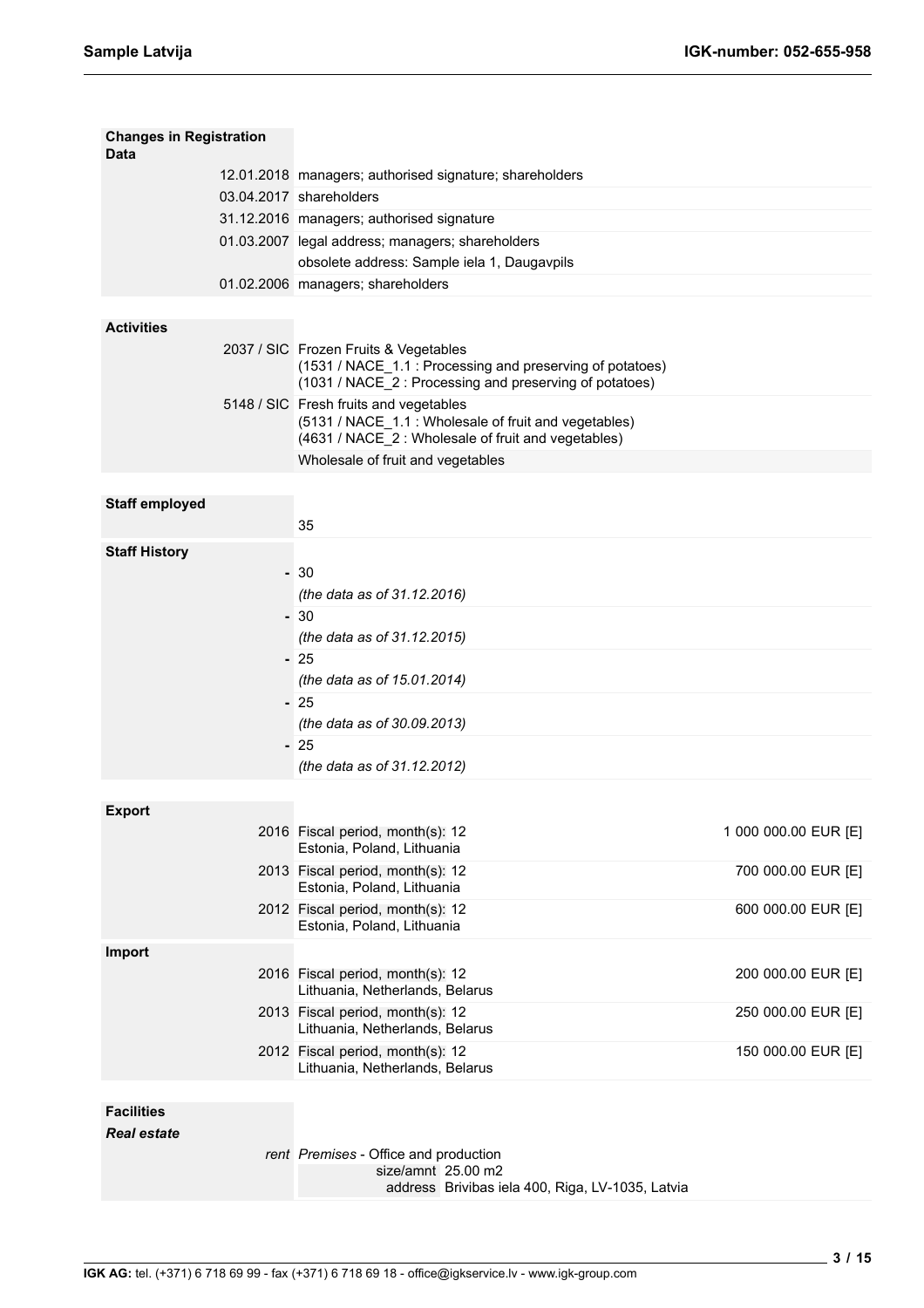| <b>Other Property</b>     | unknown ownership Other tools & equipment - Transport vehicle<br>quantity 9.00 unit(s)                           |
|---------------------------|------------------------------------------------------------------------------------------------------------------|
|                           |                                                                                                                  |
| <b>Branches</b>           |                                                                                                                  |
|                           | - Shop                                                                                                           |
|                           | address Nicgales iela 37, Riga, LV-1035, Latvia                                                                  |
|                           | - Warehouse                                                                                                      |
|                           | address Krustpils iela 6, Riga, Latvia                                                                           |
|                           |                                                                                                                  |
| <b>Subsidiaries and</b>   |                                                                                                                  |
| Participation             |                                                                                                                  |
|                           | Sample affiliation (Lithuania)<br>share n/a<br>address Panevezys, Panevezys region, Panevezys city municipality, |
|                           | Lithuania                                                                                                        |
|                           |                                                                                                                  |
| <b>Bankers</b>            |                                                                                                                  |
|                           | - LUMINOR (Latvia)                                                                                               |
|                           | - Swedbanka (Latvia)                                                                                             |
|                           |                                                                                                                  |
| <b>Clients</b>            |                                                                                                                  |
|                           |                                                                                                                  |
|                           | - Buyer 1 (Latvia)                                                                                               |
|                           | - Buyer 2 (Latvia)                                                                                               |
|                           | - Buyer 3 (Lithuania)                                                                                            |
|                           | - Buyer 4 (Estonia)                                                                                              |
|                           | - Buyer 5 (Poland)                                                                                               |
|                           | Data according interview.                                                                                        |
|                           | Terms: company provide deferred payment for a period of 30-60 days.                                              |
|                           |                                                                                                                  |
| <b>Suppliers</b>          |                                                                                                                  |
|                           | - Supplier 1 (Russian Federation)                                                                                |
|                           | - Supplier 2 (Russian Federation)                                                                                |
|                           | - Supplier 3 (Netherlands)                                                                                       |
|                           | - Supplier 4 (Netherlands)                                                                                       |
|                           | - Supplier 5 (Latvia)                                                                                            |
|                           | Data according interview.                                                                                        |
|                           |                                                                                                                  |
|                           | Terms: suppliers provide a deferred payment for 60-90 days.                                                      |
| <b>Other associated</b>   | According to the interview there are no related companies.                                                       |
| <b>Companies</b>          |                                                                                                                  |
|                           |                                                                                                                  |
| Litigation                |                                                                                                                  |
|                           | 26.05.2016 Debt_recovery                                                                                         |
|                           | status Next court hearing to be held<br>claimant Creditor-1 SIA (Latvia)                                         |
|                           | Case Nr.: C20219509                                                                                              |
|                           | Next court sitting: 28.02.2018                                                                                   |
|                           | Defendant: Sample Latvija, SIA                                                                                   |
|                           | There are no bankruptcy/insolvency records listed in the subject name in the official<br>sources.                |
|                           |                                                                                                                  |
| <b>Remarks on payment</b> |                                                                                                                  |
|                           | 15.04.2017 Debt collection (confirmed)<br>0.00 EUR                                                               |
|                           | (the data as of 15.04.2017, cancelled since 02.05.2017)                                                          |
|                           |                                                                                                                  |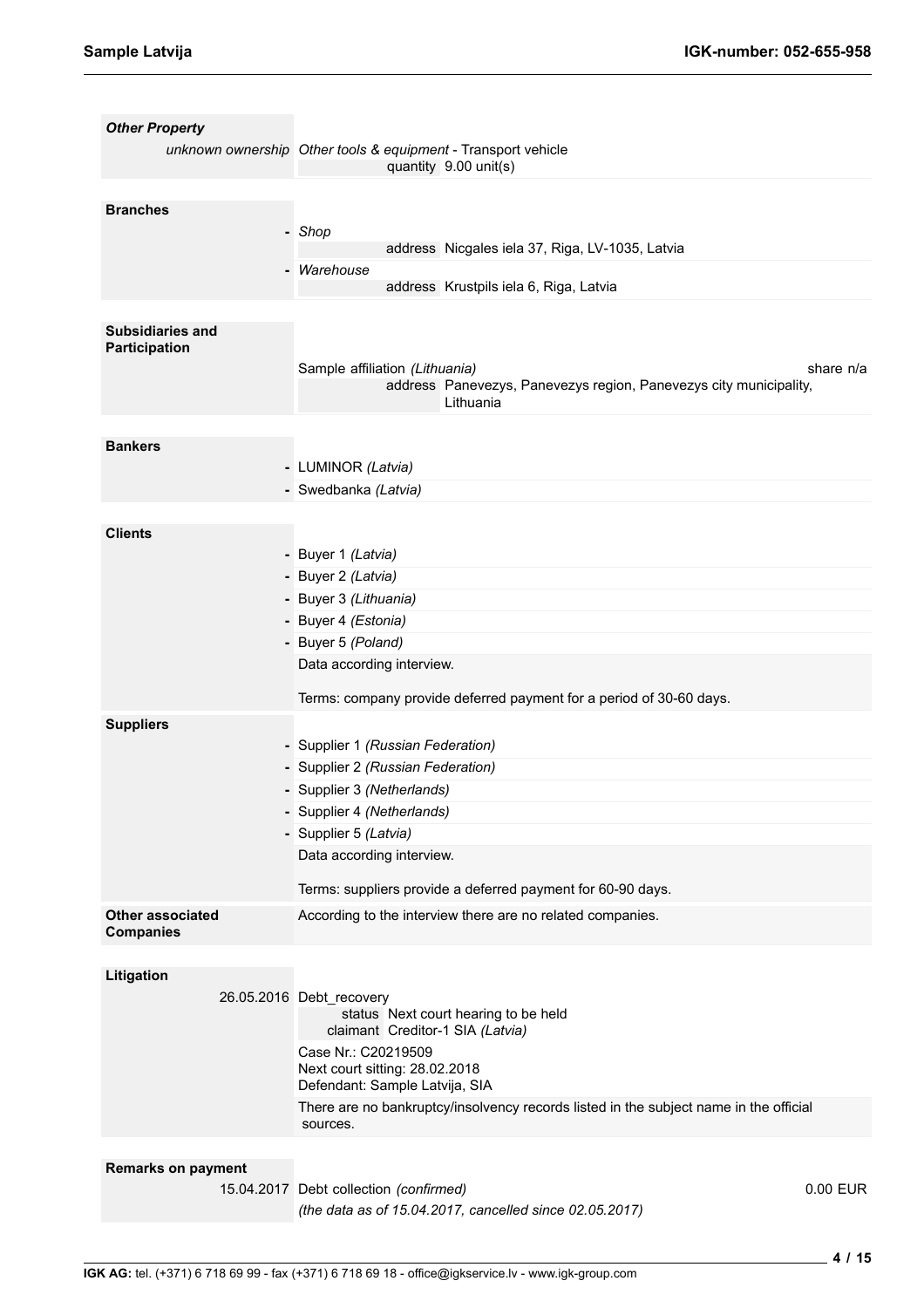|                                                          | 13.06.2013 Debt collection (confirmed)<br>payment status complete<br>(the data as of 13.06.2013, cancelled since 13.07.2013) |  |                          |  |              | 1 000.00 LVL |                          |
|----------------------------------------------------------|------------------------------------------------------------------------------------------------------------------------------|--|--------------------------|--|--------------|--------------|--------------------------|
|                                                          | There are no more other records on unpaid invoices/defaulted payments noted by local debt<br>collection companies.           |  |                          |  |              |              |                          |
|                                                          | According to the Tax Office of Latvia the subject company doesn't have any arrears<br>exceeding 150 EUR as at 07.06.2017.    |  |                          |  |              |              |                          |
|                                                          |                                                                                                                              |  |                          |  |              |              |                          |
| <b>Business mortgages</b>                                |                                                                                                                              |  |                          |  |              |              |                          |
|                                                          | 26.11.2017 Commercial pledge                                                                                                 |  |                          |  |              |              |                          |
|                                                          | pledgee Swedbanka AS (Latvia)                                                                                                |  |                          |  |              |              |                          |
| <b>Financial Elements</b>                                | According to company's administration data, turnover for 2017 made approx. 900 000 EUR.                                      |  |                          |  |              |              |                          |
|                                                          |                                                                                                                              |  |                          |  |              |              |                          |
|                                                          | Period, months                                                                                                               |  | 9                        |  | 12           |              | 12                       |
|                                                          | Ended                                                                                                                        |  | 30.09.2017               |  | 31.12.2016   |              | 31.12.2015               |
|                                                          | Currency                                                                                                                     |  | <b>EUR</b>               |  | <b>EUR</b>   |              | <b>EUR</b>               |
|                                                          |                                                                                                                              |  |                          |  |              |              |                          |
| --- A S S E T S ---------------------                    |                                                                                                                              |  |                          |  |              |              |                          |
|                                                          |                                                                                                                              |  |                          |  |              |              |                          |
| NON-CURRENT ASSETS                                       |                                                                                                                              |  |                          |  |              |              |                          |
| - Intangible assets                                      |                                                                                                                              |  | 2 550.00                 |  | 3 440.00     |              | 813.00                   |
| - Fixed assets                                           |                                                                                                                              |  | 435 057.00               |  | 4 153.00     |              | 218 170.00               |
| - Investments in tangible assets                         |                                                                                                                              |  |                          |  |              |              |                          |
| - Financial assets                                       |                                                                                                                              |  | 8 591.00                 |  | 8 591.00     |              |                          |
| - Other non-current assets                               |                                                                                                                              |  |                          |  |              |              |                          |
| Non-current assets total                                 |                                                                                                                              |  | 446 198.00               |  | 16 184.00    |              | 218 983.00               |
|                                                          |                                                                                                                              |  |                          |  |              |              |                          |
| <b>CURRENT ASSETS</b>                                    |                                                                                                                              |  |                          |  |              |              |                          |
| - Stock<br>- Debtors                                     |                                                                                                                              |  | 285 363.00               |  | 287 946.00   |              | 32 161.00<br>202 701.00  |
| - Other receivables                                      |                                                                                                                              |  | 454 522.00               |  | 450 776.00   |              |                          |
| - Short-term financial investments                       |                                                                                                                              |  |                          |  |              |              |                          |
| Cash                                                     |                                                                                                                              |  | 19 831.00                |  | 8 250.00     |              | 394 118.00               |
| - Other current assets                                   |                                                                                                                              |  |                          |  |              |              |                          |
| Current assets total                                     |                                                                                                                              |  | 759 716.00               |  | 746 972.00   |              | 628 980.00               |
|                                                          |                                                                                                                              |  |                          |  |              |              |                          |
| Assets total                                             |                                                                                                                              |  | 1 205 914.00             |  | 763 156.00   |              | 847 963.00               |
|                                                          |                                                                                                                              |  |                          |  |              |              |                          |
| --- EQUITY AND LIABILITIES ---------                     |                                                                                                                              |  |                          |  |              |              |                          |
| CAPITAL AND RESERVES                                     |                                                                                                                              |  |                          |  |              |              |                          |
| - Share capital                                          |                                                                                                                              |  | 2 828.00                 |  | 2 828.00     |              | 2 846.00                 |
| - Additional capital                                     |                                                                                                                              |  |                          |  |              |              |                          |
| - Other capital                                          |                                                                                                                              |  |                          |  |              |              |                          |
| - Reserve capital                                        |                                                                                                                              |  | 137.00                   |  | 137.00       |              | 0.00                     |
| - Retained earnings (Non-covered loss)                   |                                                                                                                              |  | 413 914.00               |  | 301 646.00   |              | 245 982.00               |
| Capital and reserves total                               |                                                                                                                              |  | 416 879.00               |  | 304 611.00   |              | 248 828.00               |
|                                                          |                                                                                                                              |  |                          |  |              |              |                          |
| Provisions                                               |                                                                                                                              |  |                          |  |              |              |                          |
|                                                          |                                                                                                                              |  |                          |  |              |              |                          |
| LONG-TERM LIABILITIES                                    |                                                                                                                              |  |                          |  |              |              |                          |
| - Loans and credits<br>- long-term amounts owed to banks |                                                                                                                              |  | 171 741.00<br>171 741.00 |  | 0.00<br>0.00 |              | 123 143.00<br>123 143.00 |
| - Other long-term liabilities                            |                                                                                                                              |  |                          |  |              |              |                          |
|                                                          |                                                                                                                              |  |                          |  |              |              |                          |

Long-term liabilities total 171 741.00 0.00 123 143.00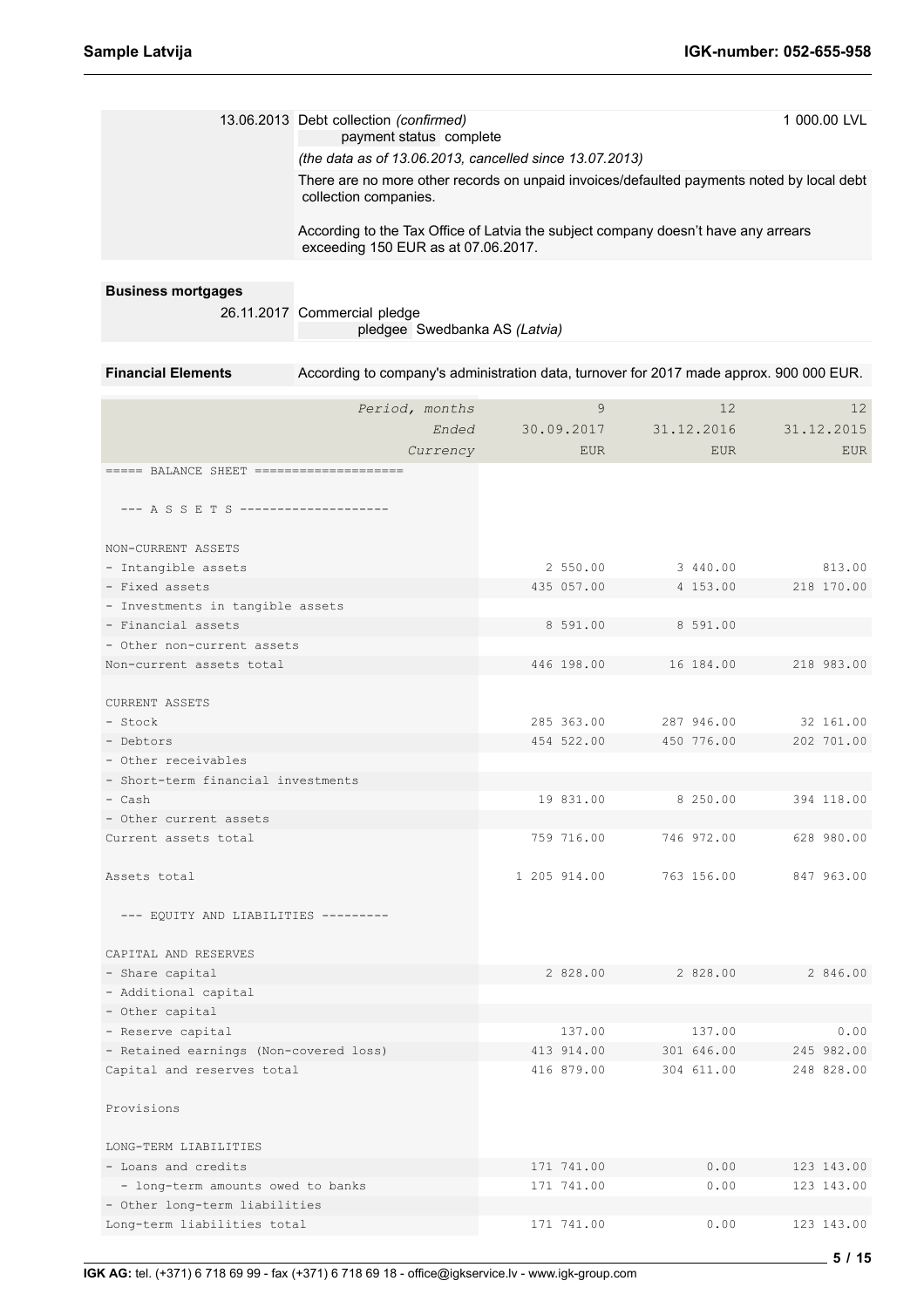| SHORT-TERM LIABILITIES                                                        |              |                      |                        |
|-------------------------------------------------------------------------------|--------------|----------------------|------------------------|
| - Loans and credits                                                           | 462 184.00   | 385 785.00           | 22 675.00              |
| - short-term amounts owed to banks                                            | 25 556.00    | 0.00                 | 22 675.00              |
| - Creditors                                                                   | 134 021.00   | 54 764.00            | 429 686.00             |
| - trade debts                                                                 | 83 899.00    | 19 031.00            | 359 365.00             |
| - accrued payroll                                                             |              |                      |                        |
| - tax liabilities                                                             | 36 224.00    | 25 183.00            | 42 439.00              |
| - other creditors                                                             | 13 566.00    | 10 459.00            | 7 114.00               |
| - advances received                                                           | 332.00       | 91.00                | 20 768.00              |
| - Dividends in arrears                                                        | 2.00         | 2.00                 | 0.00                   |
| - Accrued income, deferred charges                                            | 21 087.00    | 17 994.00            | 23 631.00              |
| - Other short-term liabilities                                                |              |                      |                        |
| Short-term liabilities total                                                  | 617 294.00   | 458 545.00           | 475 992.00             |
| Liabilities total                                                             | 789 035.00   | 458 545.00           | 599 135.00             |
| Equity and liabilities total                                                  | 1 205 914.00 | 763 156.00           | 847 963.00             |
| $====$ PROFIT AND LOSS ACCOUNT ==========                                     |              |                      |                        |
| ORDINARY ACTIVITY INCOME AND CHARGES                                          |              |                      |                        |
| Net sales                                                                     | 2 203 362.00 | 1 831 399.00         | 1 216 680.00           |
| Cost of goods sold                                                            | 1 789 716.00 | 1 468 112.00         | 1 027 373.00           |
| Gross profit                                                                  | 413 646.00   | 363 287.00           | 189 307.00             |
| Distribution costs                                                            | 136 284.00   | 92 547.00            | 3 686.00               |
| Administrative and management costs                                           | 139 081.00   | 115 983.00           | 27 508.00              |
| Profit on sales                                                               |              |                      |                        |
| OPERATING INCOME AND CHARGES                                                  |              |                      | 18.00                  |
| Interest receivable                                                           | 16 399.00    |                      | 12 987.00              |
| Interest payable                                                              |              | 20 512.00            |                        |
| Income from participating interests                                           | 10 776.00    |                      |                        |
| Other operating income                                                        |              | 7 100.00<br>6 702.00 | 72 092.00<br>81 062.00 |
| Other operating charges                                                       | 1 922.00     |                      |                        |
| Operating profit                                                              |              |                      |                        |
| INVESTMENT INCOME AND CHARGES<br>Investment income less charges               |              |                      |                        |
| Profit before taxation                                                        | 130 736.00   | 134 643.00           | 136 174.00             |
|                                                                               | 18 468.00    | 20 044.00            | 21 324.00              |
| Income-tax and other similar payments<br>Profit (loss) from ordinary activity |              |                      |                        |
| Extraordinary income less charges                                             |              |                      | 0.00                   |
| Net profit                                                                    | 112 268.00   | 114 599.00           | 114 850.00             |
|                                                                               |              |                      |                        |
| - - - - - - - KEY RATIOS - - -                                                |              |                      |                        |
|                                                                               |              |                      |                        |
| Return on sales, %<br>Profit before taxation / Net sales                      | 5.93         | 7.35                 | 11.19                  |
| Operating margin of profit, %<br>Operating profit / Net sales                 |              |                      |                        |
| Return on investment, %                                                       | 31.36        | 44.20                | 54.73                  |
| Profit before taxation / Equity                                               |              |                      |                        |
| Current assets turnover                                                       | 2.90         | 2.45                 | 1.93                   |
| Net sales / Current assets                                                    |              |                      |                        |
| Working capital                                                               | 142 422.00   | 288 427.00           | 152 988.00             |
| Current assets - Short-term liabilities                                       |              |                      |                        |
| Leverage<br>Equity / Total assets                                             | 0.35         | 0.40                 | 0.29                   |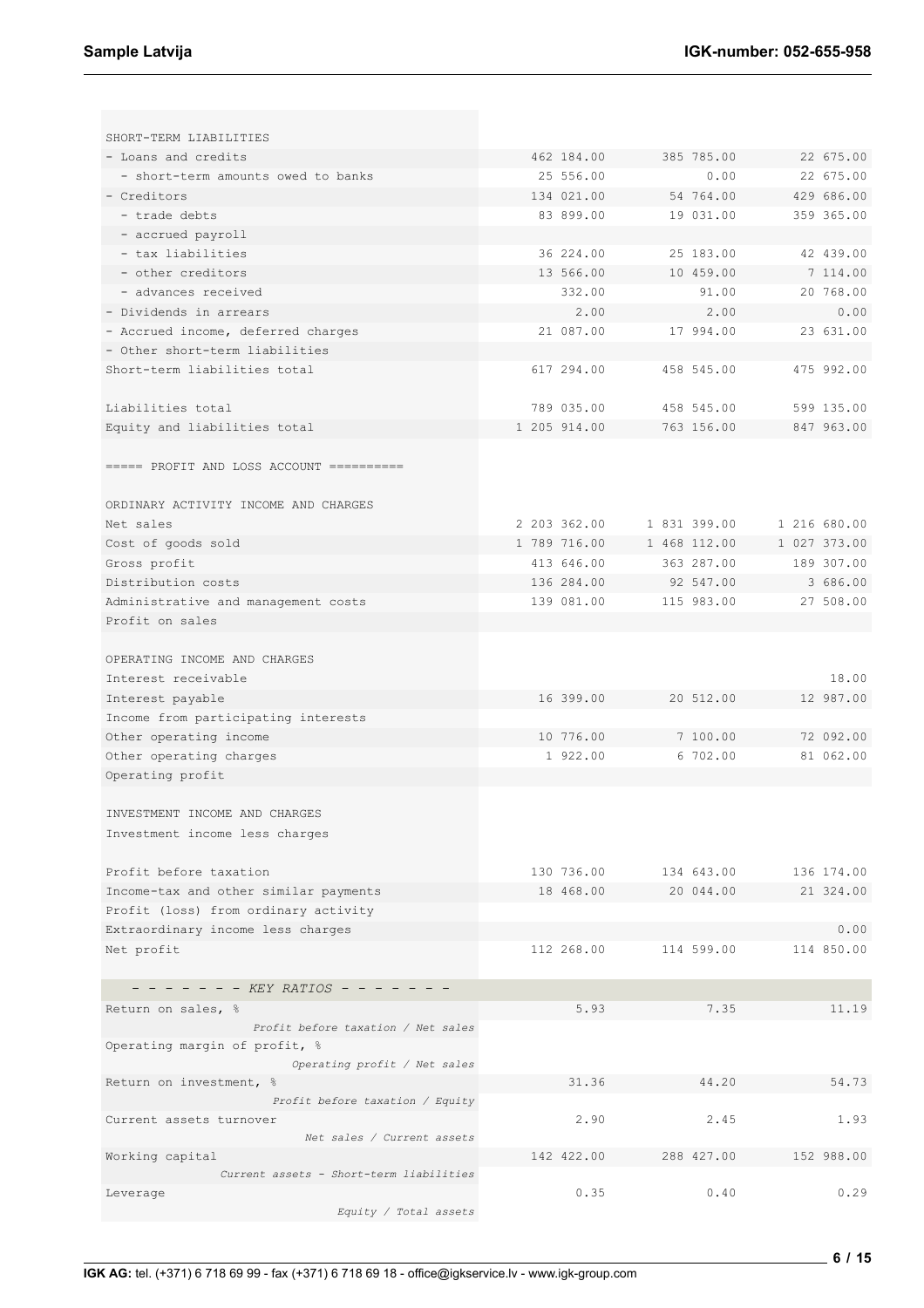| Current ratio                                     | 1.23  | 1.63  | 1.32   |
|---------------------------------------------------|-------|-------|--------|
| Current assets / Short-term liabilities           |       |       |        |
| Quick ratio                                       | 0.77  | 1.00  | 1.25   |
| (Current assets - Stock) / Short-term liabilities |       |       |        |
| Debt-to-equity ratio                              | 1.89  | 1.51  | 2.41   |
| Total liabilities / Equity                        |       |       |        |
| Debtor days                                       | 75.29 | 89.84 | 60.81  |
| Debtors / Net sales *365                          |       |       |        |
| Creditor days                                     | 17.11 | 4.73  | 127.67 |
| Trade debts / Cost of goods sold *365             |       |       |        |

## **Publications**

|                        | 15.01.2017 Subject: LETA<br>This year company SAMPLE processed 100 thousands tons of fruit, which is 10% more<br>that last year.                                                 |                  |
|------------------------|----------------------------------------------------------------------------------------------------------------------------------------------------------------------------------|------------------|
|                        | Investment volume reached 200 thousands euro. There was purchased a new line of<br>packaging of frozen berries.<br>This year the company plans to expand the geography of export |                  |
|                        |                                                                                                                                                                                  |                  |
| <b>FINAL COMMENTS</b>  |                                                                                                                                                                                  |                  |
|                        | We contacted Chairman of the Board Mr Janis Ozols by the ph.number +371 23333333 and<br>he provided us with the general information about the company.                           |                  |
|                        |                                                                                                                                                                                  |                  |
| <b>Capital History</b> |                                                                                                                                                                                  |                  |
|                        | 2 000 LVL (registered)                                                                                                                                                           | since 01.03.2005 |
|                        | (the data as of 01.03.2005, cancelled since 15.03.2015)                                                                                                                          |                  |

## **APPENDIX A**

*Financial Statements*

| Period, months                                                          | 9             | 12            | 12           |
|-------------------------------------------------------------------------|---------------|---------------|--------------|
| Ended                                                                   | 30.09.2017    | 31.12.2016    | 31.12.2015   |
| Currency                                                                | <b>EUR</b>    | <b>EUR</b>    | <b>EUR</b>   |
| Source                                                                  | official      | official      | official     |
| <b>PROFIT AND LOSS ACCOUNT</b>                                          |               |               |              |
| 010 Net turnover                                                        | 2 203 362.00  | 1831399.00    | 1 216 680.00 |
| a) from agricultural activities                                         |               |               |              |
| b) from other operating activities                                      |               |               |              |
| 020 Cost of sales                                                       | -1 789 716.00 | $-1468112.00$ | $-102733.00$ |
| 025 Change in stock, finished and semi-finished goods                   |               |               |              |
| 030 Gross profit or loss                                                | 413 646.00    | 363 287.00    | 189 307.00   |
| 035 Facilities produced at the expense of own funds for<br>internal use |               |               |              |
| 040 Distribution costs                                                  | $-136284.00$  | $-92547.00$   | $-3686.00$   |
| 050 Administrative expenses                                             | -139 081.00   | $-115983.00$  | $-27508.00$  |
| 060 Other operating income                                              | 10 776.00     | 7 100.00      | 72 092.00    |
| 062 Economical expenses                                                 |               |               |              |
| 064 Gross profit or loss                                                |               |               |              |
| 065 Administrative charges                                              |               |               |              |
| 067 Depreciation of fixed assets                                        |               |               |              |
| 068 Other operating expenses                                            | $-1922.00$    | $-6702.00$    | $-81062.00$  |
| 070 Income from participating interests                                 |               |               |              |
| 080 Income from securities and loans forming long-term<br>investments   |               |               |              |
| 090 Other interest receivable and similar income                        |               |               | 18.00        |

**IGK AG:** tel. (+371) 6 718 69 99 - fax (+371) 6 718 69 18 - office@igkservice.lv - www.igk-group.com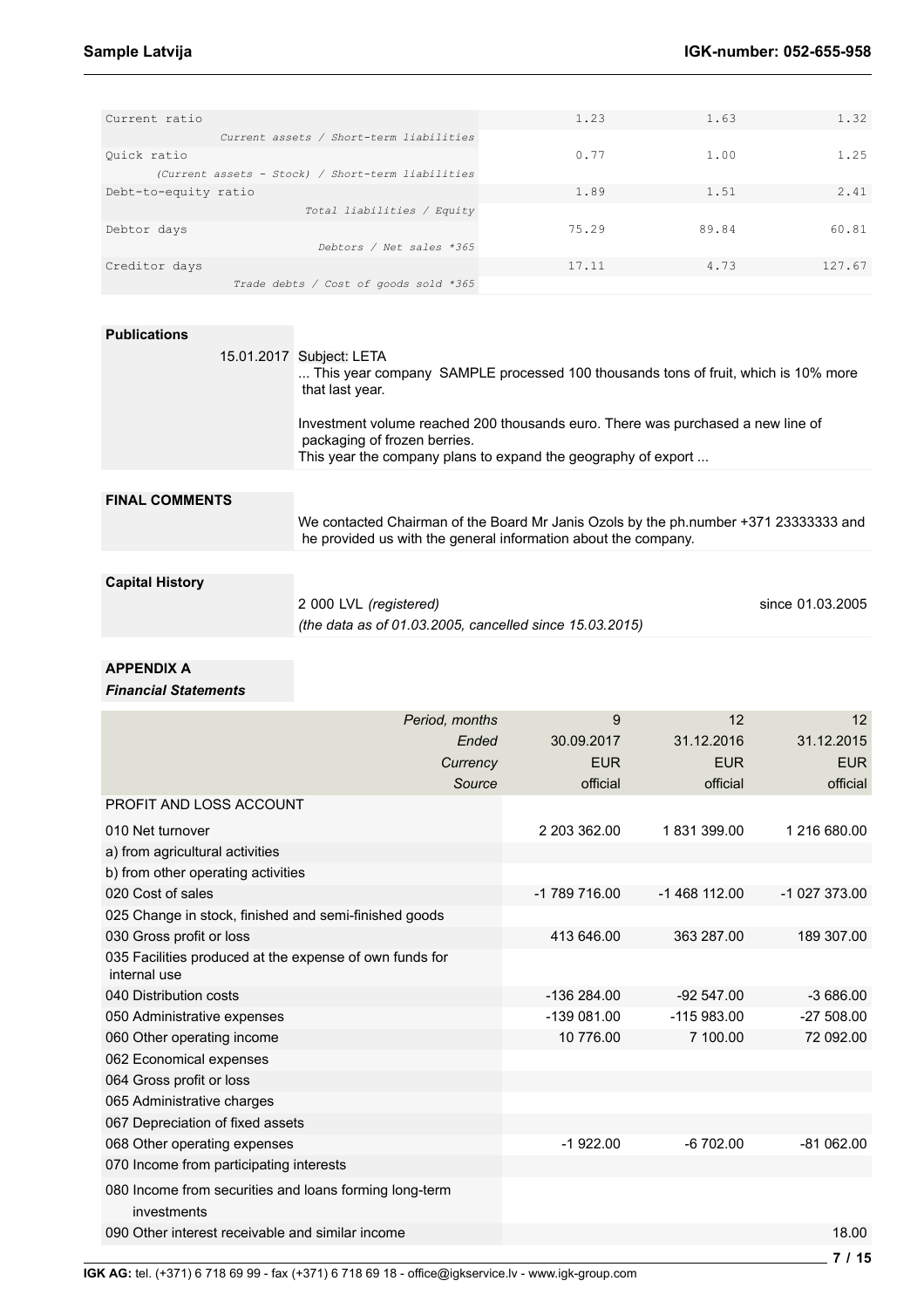| 100 Value adjustments in respect of financial assets and<br>of investments held as current assets |             |              |             |
|---------------------------------------------------------------------------------------------------|-------------|--------------|-------------|
| a) Long-term financial investments in associated companies                                        |             |              |             |
| 110 Interest payable and similar charges                                                          | $-16399.00$ | $-20512.00$  | $-12987.00$ |
| 120 Profit or loss on ordinary activities before taxation                                         |             |              |             |
| 130 Extraordinary income                                                                          |             |              |             |
| 140 Extraordinary charges                                                                         |             |              |             |
| 150 Extraordinary profit or loss before taxation                                                  |             |              |             |
| 151 Profit or loss before taxation                                                                |             |              |             |
| 160 Income-tax for fiscal period                                                                  | $-18468.00$ | $-200044.00$ | $-21324.00$ |
| 165. Profit after corporate income tax                                                            |             |              |             |
| 170 Other taxes                                                                                   |             |              |             |
| 175 Deferred Income-tax for fiscal period                                                         |             |              | 0.00        |
| 176 Minority profit or loss                                                                       |             |              |             |
| 178 Extraordinary dividend                                                                        |             |              |             |
| 180 Profit or loss for fiscal period                                                              | 112 268.00  | 114 599.00   | 114 850.00  |
| b) other operating activites                                                                      |             |              |             |
| b) from other persons                                                                             |             |              |             |
| 190 Minority profit or loss                                                                       |             |              |             |
| 200 Profit or loss after taxation and minority interests                                          |             |              |             |
| 370 Profit or loss on ordinary                                                                    | 130 736.00  | 134 643.00   | 136 174.00  |
| activities before taxation                                                                        |             |              |             |
| 380 Profit after tax for the year                                                                 |             |              |             |
| 995 Depreciation                                                                                  |             |              |             |
|                                                                                                   |             |              |             |
|                                                                                                   |             |              |             |
| <b>BALANCE SHEET</b>                                                                              |             |              |             |
| <b>ASSETS</b>                                                                                     |             |              |             |
| NON-CURRENT ASSETS                                                                                |             |              |             |
| Intangible assets                                                                                 |             |              |             |
| 010 Cost of research and development                                                              |             |              |             |
| 020 Concessions, patents, licences, brands, etc.                                                  | 2 550.00    | 3 440.00     |             |
| 021 Other intangible assets                                                                       |             |              | 813.00      |
| 030 Goodwill                                                                                      |             |              |             |
| 040 Payments on account for intangible assets                                                     |             |              |             |
| 050 Total intangible assets                                                                       | 2 550.00    | 3 440.00     | 813.00      |
|                                                                                                   |             |              |             |
| Tangible assets                                                                                   |             |              |             |
| 060 Real estate                                                                                   |             |              |             |
| 061 Long-term investments in leased tangible assets                                               |             |              |             |
| 070 Plant and machinery                                                                           |             |              |             |
| 080 Other fixtures and fittings, tools and equipment                                              | 7 202.00    | 4 153.00     | 114 561.00  |
| 090 Payments on account and tangible assets in cours                                              | 360 855.00  | 0.00         |             |
| of construction                                                                                   |             |              |             |
| 091 Prepayment for tangible assets                                                                |             |              |             |
| 100 Total tangible assets                                                                         | 435 057.00  | 4 153.00     | 218 170.00  |
| III Investment property, total                                                                    |             |              |             |
| 107 Total biological assets                                                                       |             |              |             |
| <b>Financial assets</b>                                                                           |             |              |             |
| 110 Shares in subsidiaries                                                                        |             |              |             |
| a) of group companies                                                                             |             |              |             |
| b) other persons                                                                                  |             |              |             |
| 120 Loans to subsidiaries                                                                         |             |              |             |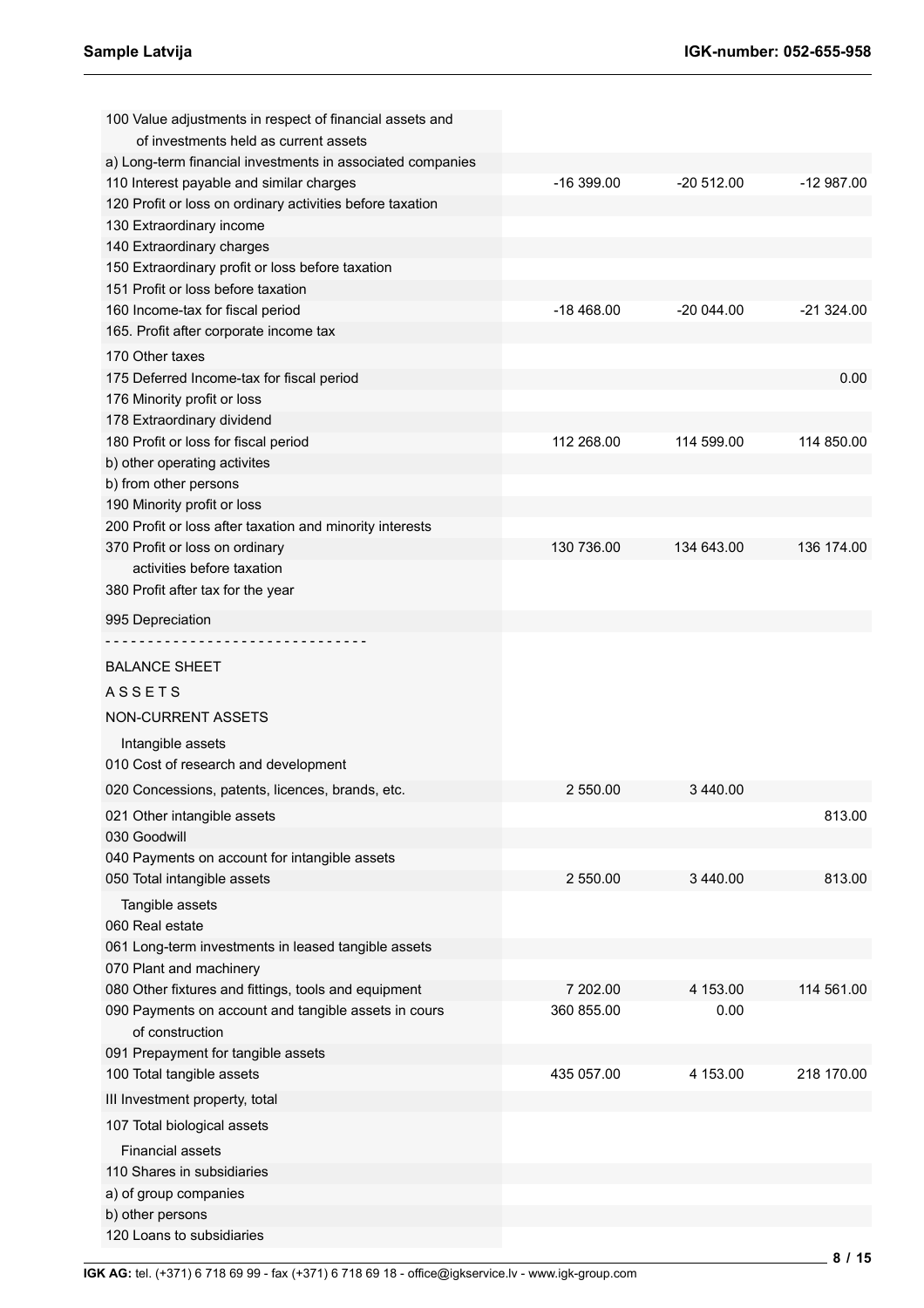| 130 Shares in related companies                     |              |            |            |
|-----------------------------------------------------|--------------|------------|------------|
| 140 Loans to related companies                      |              |            |            |
| 150 Other securities and capital participation      |              |            |            |
| 160 Other Ioans                                     | 8 591.00     | 8 591.00   |            |
| 170 Own shares and parts                            |              |            |            |
| 180 Loans to the members of the company and         |              |            |            |
| the management                                      |              |            |            |
| 182 Trade debtors                                   |              |            |            |
| 184 Deferred income tax asset                       |              |            |            |
| 190 Total financial assets                          | 8 591.00     | 8 591.00   |            |
| 200 NON-CURRENT ASSETS TOTAL                        | 446 198.00   | 16 184.00  | 218 983.00 |
| <b>CURRENT ASSETS</b>                               |              |            |            |
| <b>Stock</b>                                        |              |            |            |
| 210 Raw materials and consumables                   | 675.00       | 747.00     | 25 957.00  |
| 220 Work in progress                                |              |            |            |
| 225 Work in progress and orders                     |              |            |            |
| 230 Finished goods and goods for resale             | 274 863.00   | 281 443.00 |            |
| 240 Orders outstanding                              |              |            |            |
| 250 Payments on account                             | 9825.00      | 5756.00    | 6 204.00   |
| 255 Animals and plants                              |              |            |            |
| 256 a) the animals and planting annuals             |              |            |            |
| 260 Working and productive animals                  |              |            |            |
| 270 Total stock                                     | 285 363.00   | 287 946.00 | 32 161.00  |
|                                                     |              |            |            |
| 275 LONG-TERM INVESTMENT ASSETS WITHHELD            |              |            |            |
| <b>FOR SALE</b>                                     |              |            |            |
| Debtors                                             |              |            |            |
| 280 Trade debtors                                   | 443 078.00   | 443 258.00 | 85 642.00  |
| 290 Amounts owed by subsidiaries                    |              |            |            |
| 300 Amounts owed by related companies               |              |            |            |
| 310 Other debts                                     | 5 803.00     | 2 678.00   | 520.00     |
| 320 Subscribed capital called but not paid          |              |            |            |
| 330 Short-terms loans to the members of the company |              |            | 92 213.00  |
| and the management                                  |              |            |            |
| 335 Other Ioans                                     |              |            |            |
| 340 Prepayments and accrued                         | 5 641.00     | 4 840.00   | 4756.00    |
| 341 Accrued income                                  |              |            | 19 570.00  |
| 343 Deferred tax liabilities                        |              |            |            |
| 350 Total debtors                                   | 454 522.00   | 450 776.00 | 202 701.00 |
| Securities current assets and short-term capital    |              |            |            |
| participations                                      |              |            |            |
| 360 Shares in subsidiaries                          |              |            |            |
| 370 Own shares and parts                            |              |            |            |
| 380 Other securities and capital participation      |              |            |            |
| 385 Financial derivatives                           |              |            |            |
| 390 Total securities and shares                     |              |            |            |
| 400 Cash at bank and in hand (total)                | 19831.00     | 8 250.00   | 394 118.00 |
| 410 CURRENT ASSETS TOTAL                            | 759 716.00   | 746 972.00 | 628 980.00 |
| 420 BALANCE                                         | 1 205 914.00 | 763 156.00 | 847 963.00 |
| <b>LIABILITIES</b>                                  |              |            |            |
| <b>CAPITAL AND RESERVES</b>                         |              |            |            |
|                                                     |              |            |            |
| 430 Share capital                                   | 2 828.00     | 2 828.00   | 2 846.00   |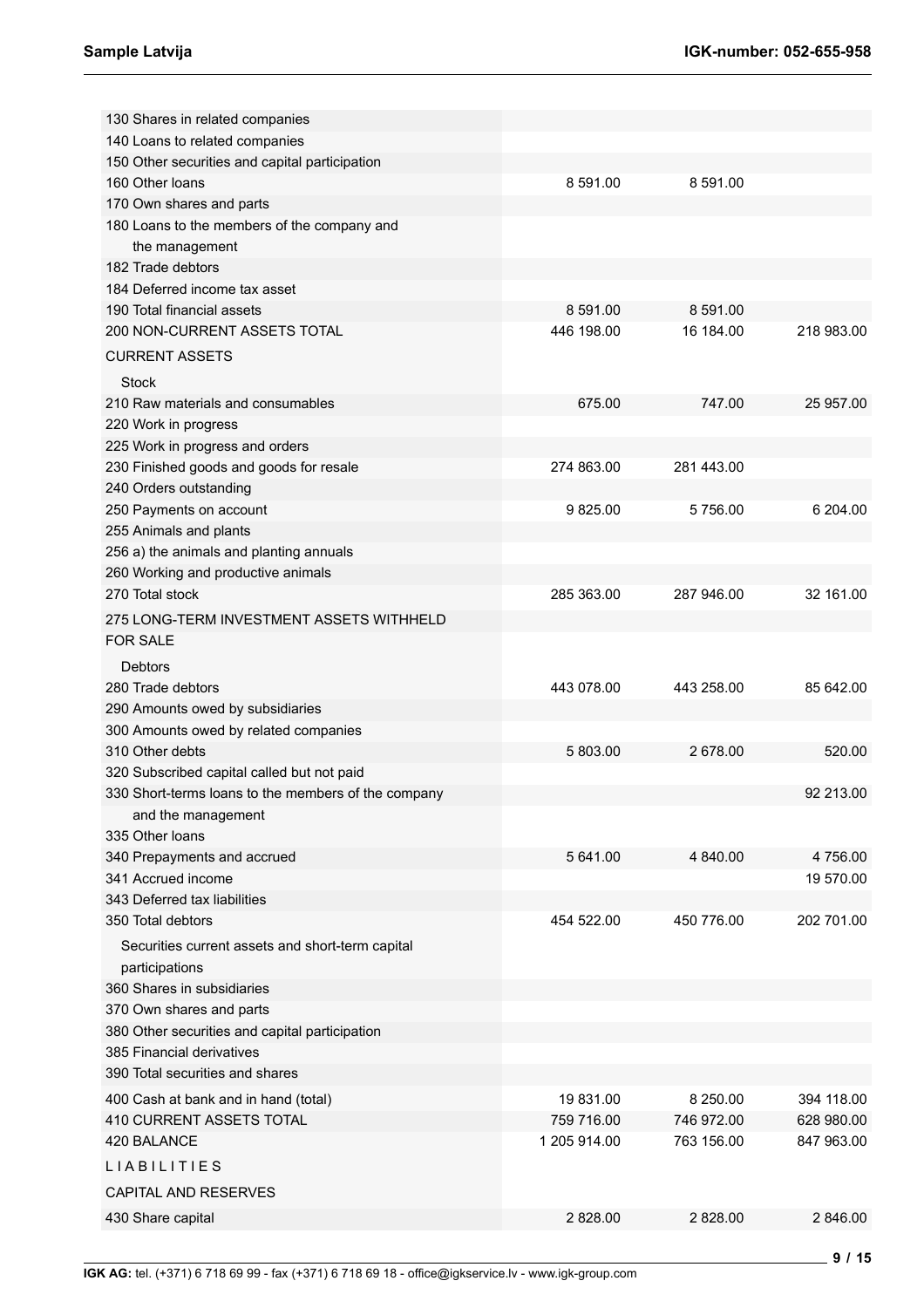| 440 Share premium account                              |             |            |            |
|--------------------------------------------------------|-------------|------------|------------|
| 450 Long-term assets revaluation reserve               |             |            |            |
| Reserves                                               |             |            |            |
| 452 Financial instruments revaluation reserve          |             |            |            |
| 460 Reserve stipulated by law                          |             |            |            |
| 470 Reserve for own shares and parts                   |             |            |            |
| 480 Reserve provided by charter                        |             |            |            |
| 490 Other reserves                                     | 137.00      | 137.00     | 0.00       |
| 500 Total reserves                                     | 137.00      | 137.00     | 0.00       |
| 510 Retained earnings                                  | 301 646.00  | 187 047.00 | 131 132.00 |
| Retained earning or uncovered losses                   |             |            |            |
| 510 Profit or loss brought forward from previous years |             |            |            |
| 520 Profit or loss for the current year                | 112 268.00  | 114 599.00 | 114 850.00 |
| 505 Equity, total                                      |             |            |            |
| 525 Consolidation margin                               |             |            |            |
| 530 CAPITAL AND RESERVES TOTAL                         | 416 879.00  | 304 611.00 | 248 828.00 |
| 535 Minority interest                                  |             |            |            |
| <b>PROVISIONS</b>                                      |             |            |            |
| 540 Provisions for pensions and similar obligations    |             |            |            |
| 550 Provisions for taxation                            |             |            |            |
| 560 Other provisions                                   |             |            |            |
| 561 Provisions for vacations                           |             |            |            |
| 570 PROVISIONS TOTAL                                   |             |            |            |
|                                                        |             |            |            |
| <b>CREDITORS</b>                                       |             |            |            |
| Long-term liabilities                                  |             |            |            |
| 580 Debenture loans                                    |             |            |            |
| 590 Convertible loans                                  |             |            |            |
| 600 Amounts owed to credit institutions                | 171 741.00  | 0.00       | 123 143.00 |
| 601 Other Ioans                                        |             |            |            |
| 602 Advanced payments received                         |             |            |            |
| 603 Trade debts                                        |             |            |            |
| 604 Bills of exchange payable                          |             |            |            |
| 610 Amounts owed to subsidiaries                       |             |            |            |
| 620 Amounts owed to related companies                  |             |            |            |
| 621 Taxes and social security payments                 |             |            |            |
| 630 Other creditors                                    |             |            |            |
| 631 Deferred income                                    |             |            |            |
| 632 Non-paid dividends of current year                 |             |            |            |
| 633 Non-paid dividends of previous years               |             |            |            |
| 634 Deferred tax liabilities                           |             |            |            |
| 635 Accrued liabilities                                |             |            |            |
| 636 Leasing liabilities                                |             |            |            |
| 640 Total long-term liabilities                        | 171 741.00  | 0.00       | 123 143.00 |
| Short-term liabilities                                 |             |            |            |
| 650 Debenture loans                                    |             |            |            |
| 660 Convertible Ioans                                  |             |            |            |
|                                                        |             |            |            |
| 670 Amounts owed to credit institutions                | 25 556.00   | 0.00       | 22 675.00  |
| 671 Other Ioans                                        | 436 628.00  | 385 785.00 |            |
| 680 Advanced payments received                         | 332.00      | 91.00      | 20 768.00  |
| 690 Trade debts                                        | 83 899.00   | 19 031.00  | 359 365.00 |
| 700 Bills of exchange payable                          |             |            |            |
| 710 Amounts owed to subsidiaries                       | 2 2 8 1 .00 | 4 351.00   |            |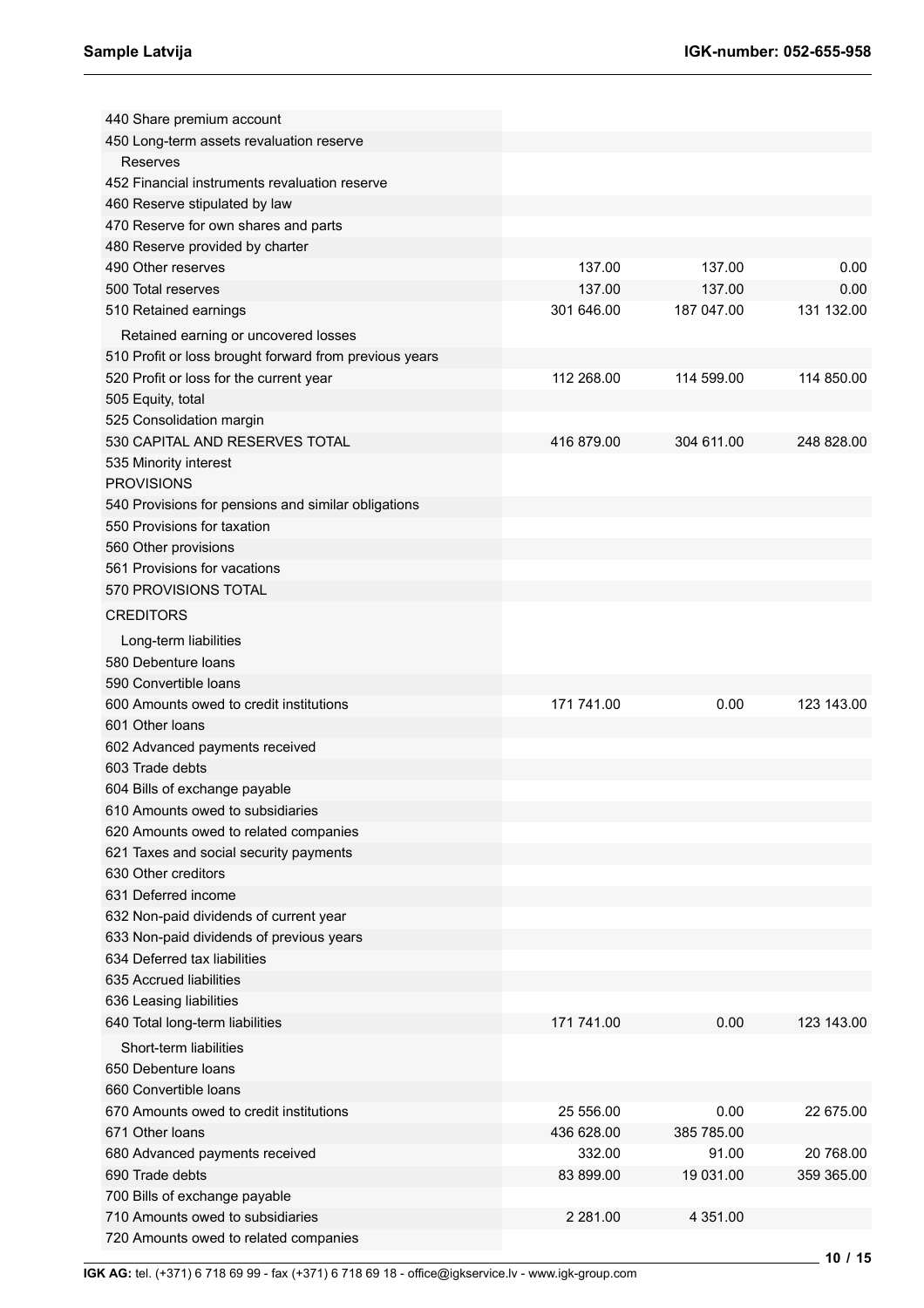| 730 Taxes and social security payments                                  |                | 36 224.00    | 25 183.00  | 42 439.00  |
|-------------------------------------------------------------------------|----------------|--------------|------------|------------|
| 740 Other creditors                                                     |                | 11 285.00    | 6 108.00   | 7 114.00   |
| 750 Deferred income                                                     |                | 0.00         | 3 300.00   | 0.00       |
| 760 Fiscal period dividends                                             |                | 2.00         | 2.00       | 0.00       |
| 770 Non-paid dividends of previous years                                |                |              |            |            |
| 771 Accrued charges                                                     |                | 21 087.00    | 14 694.00  | 23 631.00  |
| 773 Deferred tax liabilities                                            |                |              |            |            |
| 774 Obligations for state funds exploitation                            |                |              |            |            |
| 775 Alienated financial instruments                                     |                |              |            |            |
| 776 Leasing obligations                                                 |                |              |            |            |
| 995 Depreciation                                                        |                |              |            |            |
| 780 Total short-term liabilities                                        |                | 617 294.00   | 458 545.00 | 475 992.00 |
| 790 Creditors, total                                                    |                |              |            |            |
| 800 BALANCE                                                             |                | 1 205 914.00 | 763 156.00 | 847 963.00 |
| 990 Employees number                                                    |                | 6.00         | 5.00       | 20.00      |
|                                                                         |                |              |            |            |
|                                                                         | Period, months | 12           |            |            |
|                                                                         | Ended          | 31.12.2014   |            |            |
|                                                                         | Currency       | <b>EUR</b>   |            |            |
|                                                                         | Source         | official     |            |            |
| PROFIT AND LOSS ACCOUNT                                                 |                |              |            |            |
| 010 Net turnover                                                        |                | 1 126 660.00 |            |            |
| a) from agricultural activities                                         |                |              |            |            |
| b) from other operating activities                                      |                |              |            |            |
| 020 Cost of sales                                                       |                | -831 679.00  |            |            |
| 025 Change in stock, finished and semi-finished goods                   |                |              |            |            |
| 030 Gross profit or loss                                                |                | 294 981.00   |            |            |
| 035 Facilities produced at the expense of own funds for<br>internal use |                |              |            |            |
| 040 Distribution costs                                                  |                | $-5033.00$   |            |            |
| 050 Administrative expenses                                             |                | $-25639.00$  |            |            |
| 060 Other operating income                                              |                | 48 744.00    |            |            |
| 062 Economical expenses                                                 |                |              |            |            |
| 064 Gross profit or loss                                                |                |              |            |            |
| 065 Administrative charges                                              |                |              |            |            |
| 067 Depreciation of fixed assets                                        |                |              |            |            |
| 068 Other operating expenses                                            |                | -132 087.00  |            |            |
| 070 Income from participating interests                                 |                |              |            |            |
| 080 Income from securities and loans forming long-term<br>investments   |                |              |            |            |
| 090 Other interest receivable and similar income                        |                | 637.00       |            |            |
| 100 Value adjustments in respect of financial assets and                |                |              |            |            |
| of investments held as current assets                                   |                |              |            |            |
| a) Long-term financial investments in associated companies              |                |              |            |            |
| 110 Interest payable and similar charges                                |                | $-11550.00$  |            |            |
| 120 Profit or loss on ordinary activities before taxation               |                | 170 053.00   |            |            |
| 130 Extraordinary income                                                |                |              |            |            |
| 140 Extraordinary charges                                               |                |              |            |            |
| 150 Extraordinary profit or loss before taxation                        |                |              |            |            |
| 151 Profit or loss before taxation                                      |                | 170 053.00   |            |            |
| 160 Income-tax for fiscal period                                        |                | $-9387.00$   |            |            |
| 165. Profit after corporate income tax                                  |                |              |            |            |
| 170 Other taxes                                                         |                | $-583.00$    |            |            |
|                                                                         |                |              |            |            |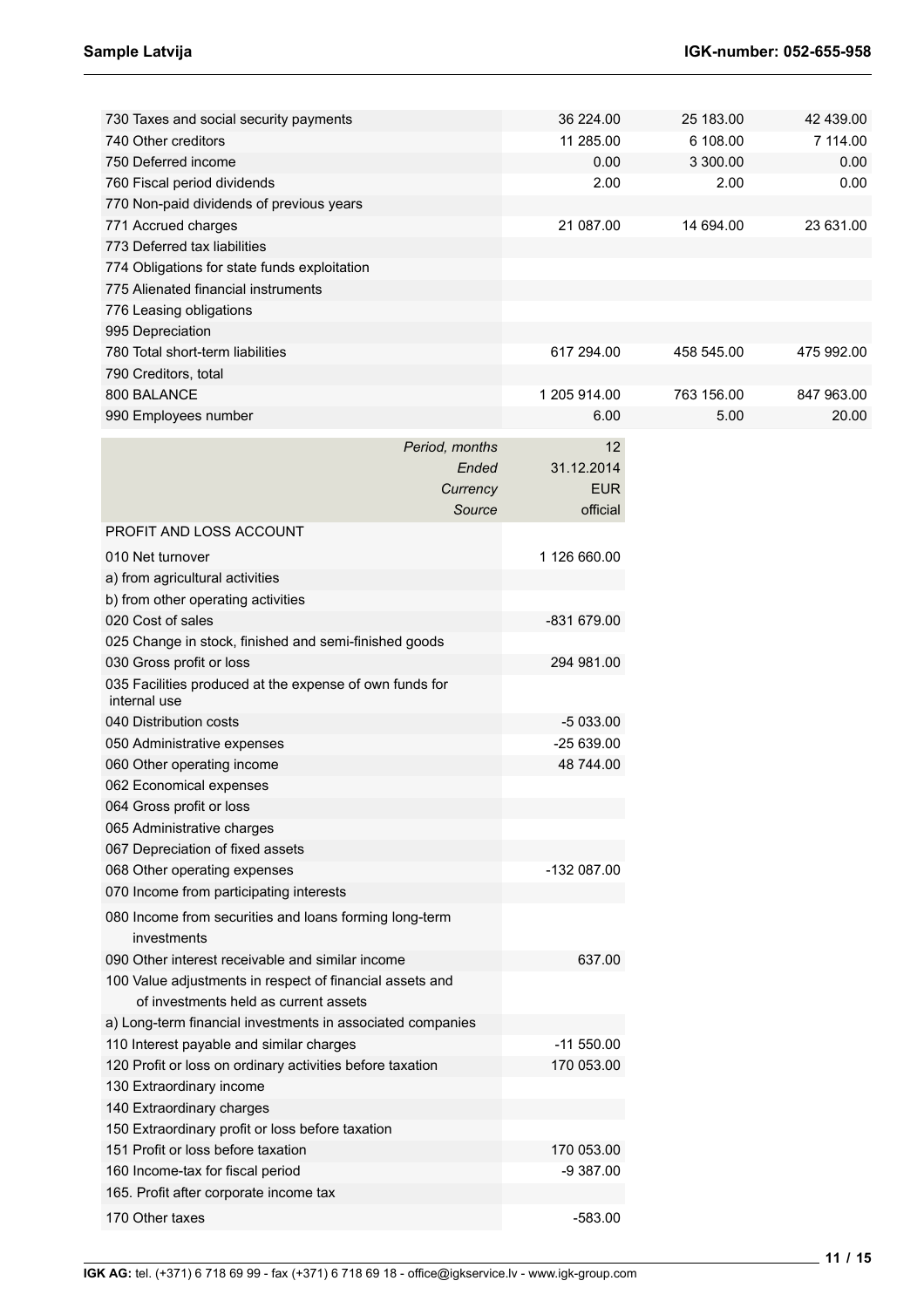| 175 Deferred Income-tax for fiscal period                         | -2 547.00  |
|-------------------------------------------------------------------|------------|
| 176 Minority profit or loss                                       |            |
| 178 Extraordinary dividend                                        |            |
| 180 Profit or loss for fiscal period                              | 157 536.00 |
| b) other operating activites                                      |            |
| b) from other persons                                             |            |
| 190 Minority profit or loss                                       |            |
| 200 Profit or loss after taxation and minority interests          |            |
| 370 Profit or loss on ordinary                                    |            |
| activities before taxation                                        |            |
| 380 Profit after tax for the year                                 |            |
| 995 Depreciation                                                  |            |
|                                                                   |            |
| <b>BALANCE SHEET</b>                                              |            |
| <b>ASSETS</b>                                                     |            |
| <b>NON-CURRENT ASSETS</b>                                         |            |
| Intangible assets                                                 |            |
| 010 Cost of research and development                              |            |
| 020 Concessions, patents, licences, brands, etc.                  | 651.00     |
| 021 Other intangible assets                                       |            |
| 030 Goodwill                                                      |            |
| 040 Payments on account for intangible assets                     |            |
| 050 Total intangible assets                                       | 651.00     |
| Tangible assets                                                   |            |
| 060 Real estate                                                   |            |
| 061 Long-term investments in leased tangible assets               |            |
| 070 Plant and machinery                                           |            |
| 080 Other fixtures and fittings, tools and equipment              | 97 306.00  |
| 090 Payments on account and tangible assets in cours              |            |
| of construction                                                   |            |
| 091 Prepayment for tangible assets                                |            |
| 100 Total tangible assets                                         | 97 306.00  |
| III Investment property, total                                    |            |
| 107 Total biological assets                                       |            |
| <b>Financial assets</b>                                           |            |
| 110 Shares in subsidiaries                                        |            |
| a) of group companies                                             |            |
| b) other persons                                                  |            |
| 120 Loans to subsidiaries                                         |            |
| 130 Shares in related companies                                   |            |
| 140 Loans to related companies                                    |            |
| 150 Other securities and capital participation<br>160 Other Ioans |            |
| 170 Own shares and parts                                          |            |
| 180 Loans to the members of the company and                       |            |
| the management                                                    |            |
| 182 Trade debtors                                                 |            |
| 184 Deferred income tax asset                                     | 108 114.00 |
| 190 Total financial assets                                        | 108 114.00 |
| 200 NON-CURRENT ASSETS TOTAL                                      | 206 071.00 |
| <b>CURRENT ASSETS</b>                                             |            |
|                                                                   |            |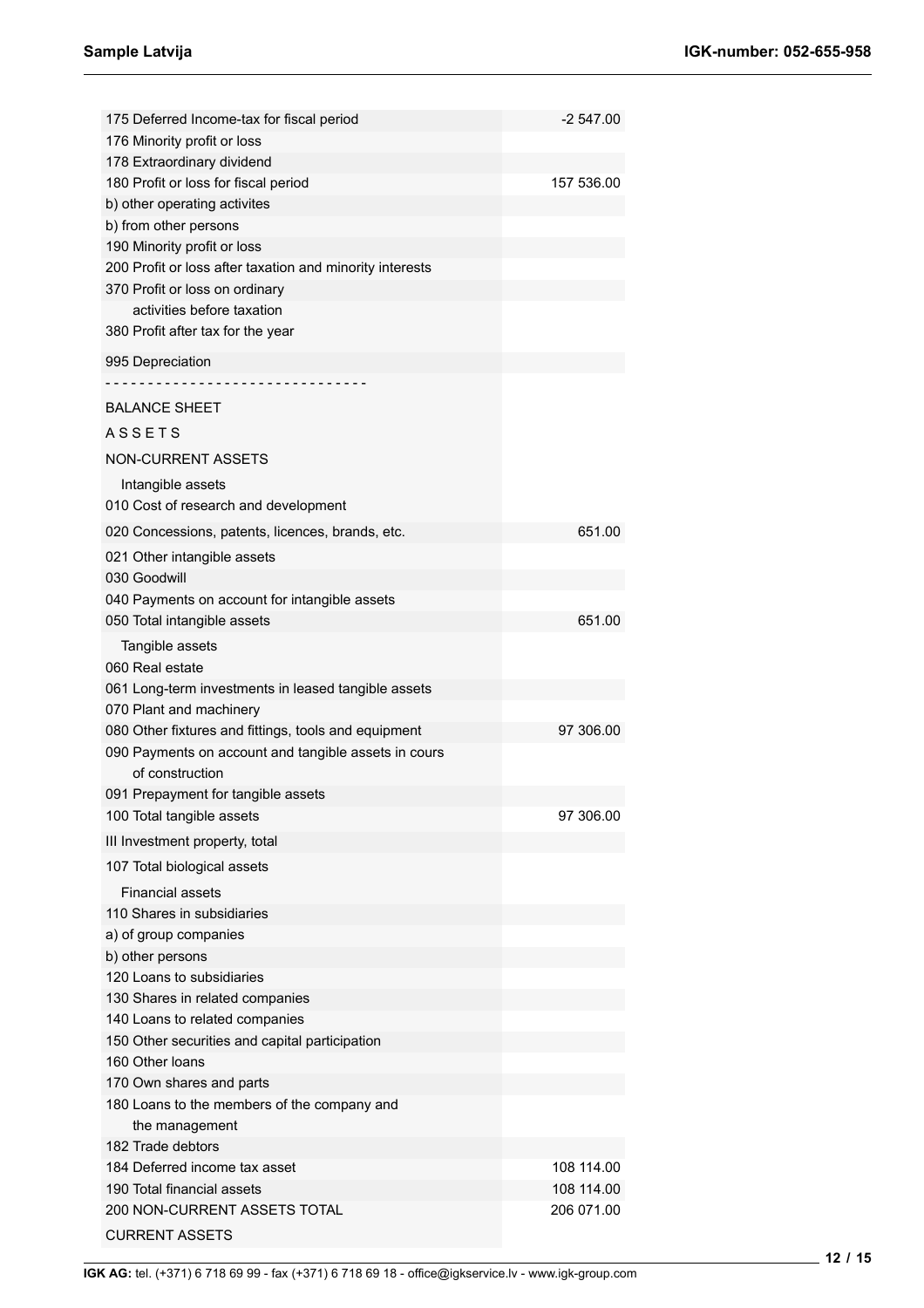| 210 Raw materials and consumables                   | 26 348.00  |
|-----------------------------------------------------|------------|
| 220 Work in progress                                |            |
| 225 Work in progress and orders                     |            |
| 230 Finished goods and goods for resale             |            |
| 240 Orders outstanding                              |            |
| 250 Payments on account                             | 5924.00    |
| 255 Animals and plants                              |            |
| 256 a) the animals and planting annuals             |            |
| 260 Working and productive animals                  |            |
| 270 Total stock                                     | 32 272.00  |
|                                                     |            |
| 275 LONG-TERM INVESTMENT ASSETS WITHHELD            |            |
| <b>FOR SALE</b>                                     |            |
| Debtors                                             |            |
| 280 Trade debtors                                   | 87 172.00  |
| 290 Amounts owed by subsidiaries                    |            |
| 300 Amounts owed by related companies               |            |
| 310 Other debts                                     | 63.00      |
| 320 Subscribed capital called but not paid          |            |
| 330 Short-terms loans to the members of the company | 92 213.00  |
| and the management                                  |            |
| 335 Other loans                                     |            |
| 340 Prepayments and accrued                         | 3 337.00   |
| 341 Accrued income                                  | 11 271.00  |
| 343 Deferred tax liabilities                        |            |
| 350 Total debtors                                   | 194 056.00 |
|                                                     |            |
| Securities current assets and short-term capital    |            |
| participations                                      |            |
| 360 Shares in subsidiaries                          |            |
| 370 Own shares and parts                            |            |
| 380 Other securities and capital participation      |            |
|                                                     |            |
| 385 Financial derivatives                           |            |
| 390 Total securities and shares                     |            |
| 400 Cash at bank and in hand (total)                | 304 917.00 |
| 410 CURRENT ASSETS TOTAL                            | 531 245.00 |
| 420 BALANCE                                         | 737 316.00 |
| <b>LIABILITIES</b>                                  |            |
|                                                     |            |
| <b>CAPITAL AND RESERVES</b>                         |            |
| 430 Share capital                                   | 2 846.00   |
| 440 Share premium account                           |            |
| 450 Long-term assets revaluation reserve            |            |
| Reserves                                            |            |
| 452 Financial instruments revaluation reserve       |            |
| 460 Reserve stipulated by law                       |            |
| 470 Reserve for own shares and parts                |            |
| 480 Reserve provided by charter                     |            |
| 490 Other reserves                                  |            |
| 500 Total reserves                                  |            |
| 510 Retained earnings                               | -20 770.00 |
| Retained earning or uncovered losses                |            |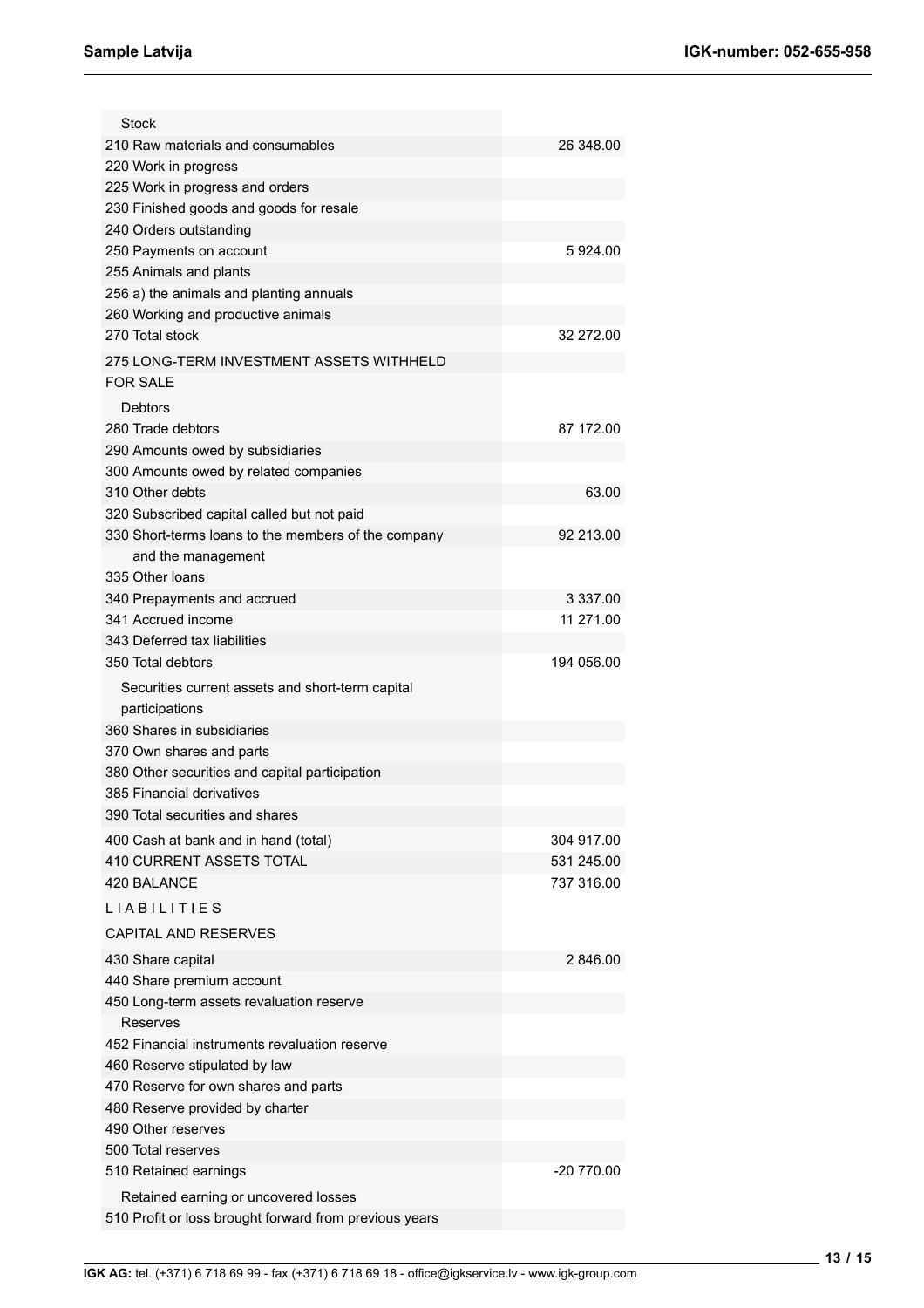| 520 Profit or loss for the current year             | 157 536.00 |
|-----------------------------------------------------|------------|
| 505 Equity, total                                   |            |
| 525 Consolidation margin                            |            |
| 530 CAPITAL AND RESERVES TOTAL                      | 139 612.00 |
| 535 Minority interest                               |            |
| <b>PROVISIONS</b>                                   |            |
| 540 Provisions for pensions and similar obligations |            |
| 550 Provisions for taxation                         |            |
| 560 Other provisions                                |            |
| 561 Provisions for vacations                        |            |
| 570 PROVISIONS TOTAL                                |            |
| <b>CREDITORS</b>                                    |            |
| Long-term liabilities                               |            |
| 580 Debenture loans                                 |            |
| 590 Convertible loans                               |            |
| 600 Amounts owed to credit institutions             | 121 651.00 |
| 601 Other Joans                                     |            |
| 602 Advanced payments received                      |            |
| 603 Trade debts                                     |            |
| 604 Bills of exchange payable                       |            |
| 610 Amounts owed to subsidiaries                    |            |
| 620 Amounts owed to related companies               |            |
| 621 Taxes and social security payments              |            |
| 630 Other creditors                                 |            |
| 631 Deferred income                                 |            |
| 632 Non-paid dividends of current year              |            |
| 633 Non-paid dividends of previous years            |            |
| 634 Deferred tax liabilities                        | 2 547.00   |
| 635 Accrued liabilities                             |            |
| 636 Leasing liabilities                             |            |
| 640 Total long-term liabilities                     | 124 198.00 |
| Short-term liabilities                              |            |
| 650 Debenture loans                                 |            |
| 660 Convertible Ioans                               |            |
| 670 Amounts owed to credit institutions             | 17 856.00  |
| 671 Other Ioans                                     |            |
| 680 Advanced payments received                      | 22 554.00  |
| 690 Trade debts                                     | 203 378.00 |
| 700 Bills of exchange payable                       |            |
| 710 Amounts owed to subsidiaries                    |            |
| 720 Amounts owed to related companies               |            |
| 730 Taxes and social security payments              | 28 181.00  |
| 740 Other creditors                                 | 190 606.00 |
| 750 Deferred income                                 |            |
| 760 Fiscal period dividends                         |            |
| 770 Non-paid dividends of previous years            |            |
| 771 Accrued charges                                 | 10 931.00  |
| 773 Deferred tax liabilities                        |            |
| 774 Obligations for state funds exploitation        |            |
| 775 Alienated financial instruments                 |            |
| 776 Leasing obligations                             |            |
| 995 Depreciation                                    |            |
| 780 Total short-term liabilities                    | 473 506.00 |
|                                                     |            |